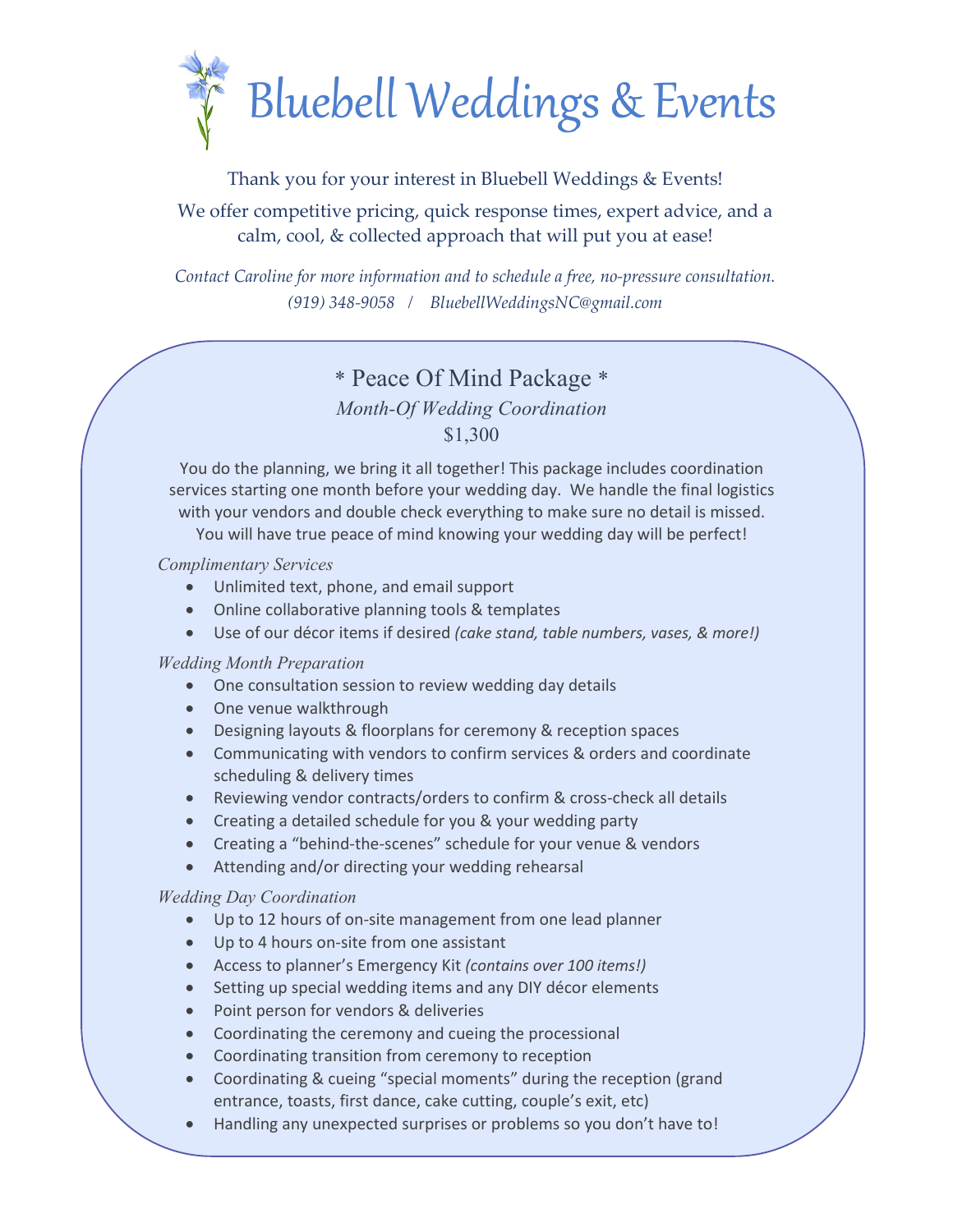# \* The Planning Jump Start \* *Partial Planning Package* \$2,000

Want to do your own wedding planning but need some help getting started? You've come to the right place! This package includes full Wedding Coordination and will help you hit the ground running with your own planning!

- Everything from the Month-Of Wedding Coordination package, plus:
- Wedding Vision consultation to discuss your ideas, style, preferences, & create an overall vision for your wedding day
- Personalized month-by-month to-do list & planning timeline, so you know exactly what you need to do and when!
- Personalized line-item budget plan based on your personal priorities and actual local pricing estimates, so you know how to allocate your budget
- Venue and/or vendor recommendations for up to 6 categories (catering, photography, etc) based on your personal needs, style, & price range, and prescreened for availability on your wedding date

\* Create-Your-Own \* *Custom Partial Planning Package* \$1,500 - \$4,000 (based on services selected)

When you need more than just coordination services, but full planning is too much, Bluebell will customize a partial planning packages to fit your specific needs and budget. Never pay for services you don't want or don't need!

- Start with the Month-Of Wedding Day Coordination plan and choose from a wide selection of service options to create a package that will save you time and money!
- At your initial consultation, we will create a personalized proposal and quote based on the services you are interested in
- Popular services include (but are not limited to):
	- o Event design & décor
	- o Full or partial vendor coordination (contact companies, obtain quotes, schedule and/or attend appointments, review & negotiate contracts, etc)
	- o Designing printed materials (invitations, programs, menus, place cards, etc)
	- o Assistance with creating your wedding website
	- o RSVP & guest list management
	- o And more!